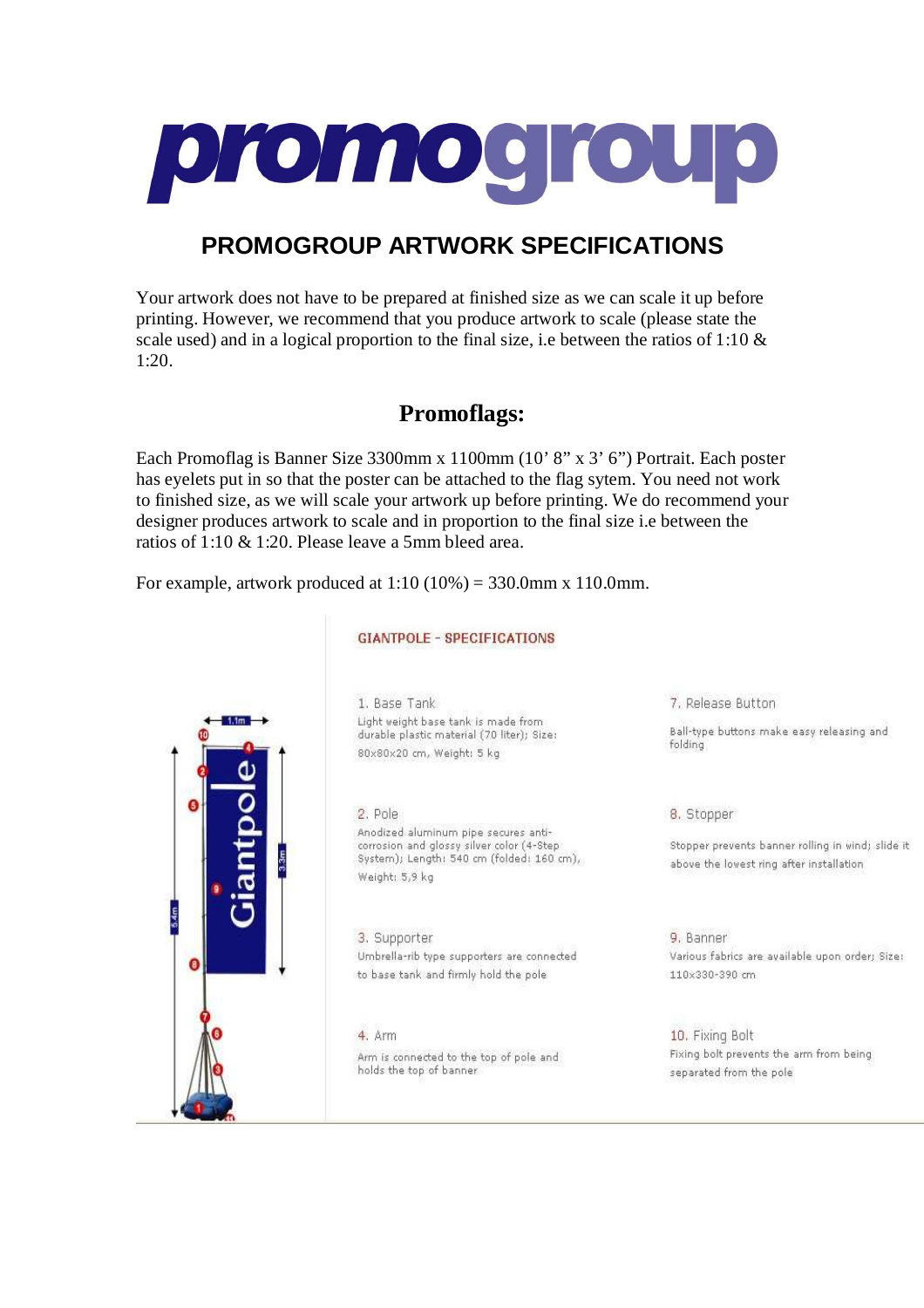## **HARDWARE**

We predominantly use Apple Macintosh hardware and software in our prepress department, however we also have Microsoft Windows PC's to ensure compatibility with as many file types as possible.

## **SOFTWARE**

We support the all the latest professional graphics software including:

For more specific instructions on the requirements for each software please see appendix 1 at the end of this document:

#### **ADOBE CREATIVE SUITE ILLUSTRATOR INDESIGN PHOTOSHOP ACROBAT PDF QUARKXPRESS & QUARKXPRESS PASSPORT MACROMEDIA FREEHAND CORELDRAW**

If you do not see your software listed here then please call us and ask, as there are other software applications, such as Microsoft Powerpoint, Microsoft Word and OpenOffice, which although not designed for professional printing, can be used in most cases.

We prefer to receive the native application files if possible, as the artwork may need extra work to produce correctly, such as adding cutting paths, colour correction and specialist finishing requirements.

We can also except other print ready formats such as pdf, jpg, tiff, eps, bmp, png, but we may be limited in what we can do to these file types if they need to be altered for the presses.

Supply your prints as individual files, do not supply multiple prints ganged up into one file, unless you are sure of the material sizes. Keep each print as a separate file, our RIP software will nest them together to fit the material in the most economical way.

## **COLOUR PROOFS/MATCHING**

Colour proofs are an essential way of communicating colour so please supply a colour proof with all colour critical prints. Any important pantone colours must be indicated so we can ensure the best match possible.

All of our presses and material are ICC profiled to ensure maximum accuracy and consistency of colour and quality, but this still has its limitations of achievable colour. The presses use a 4colour printing system, CMYK. Certain pantone spot colours are not achievable in CMYK process printing, so we advise the use of a Spot to Process Colour Pantone Chart to check the CMYK equivalents of Pantone Spot Colours.

Alternatively we can supply a pantone chart printed on our printers to give you a guide to colour.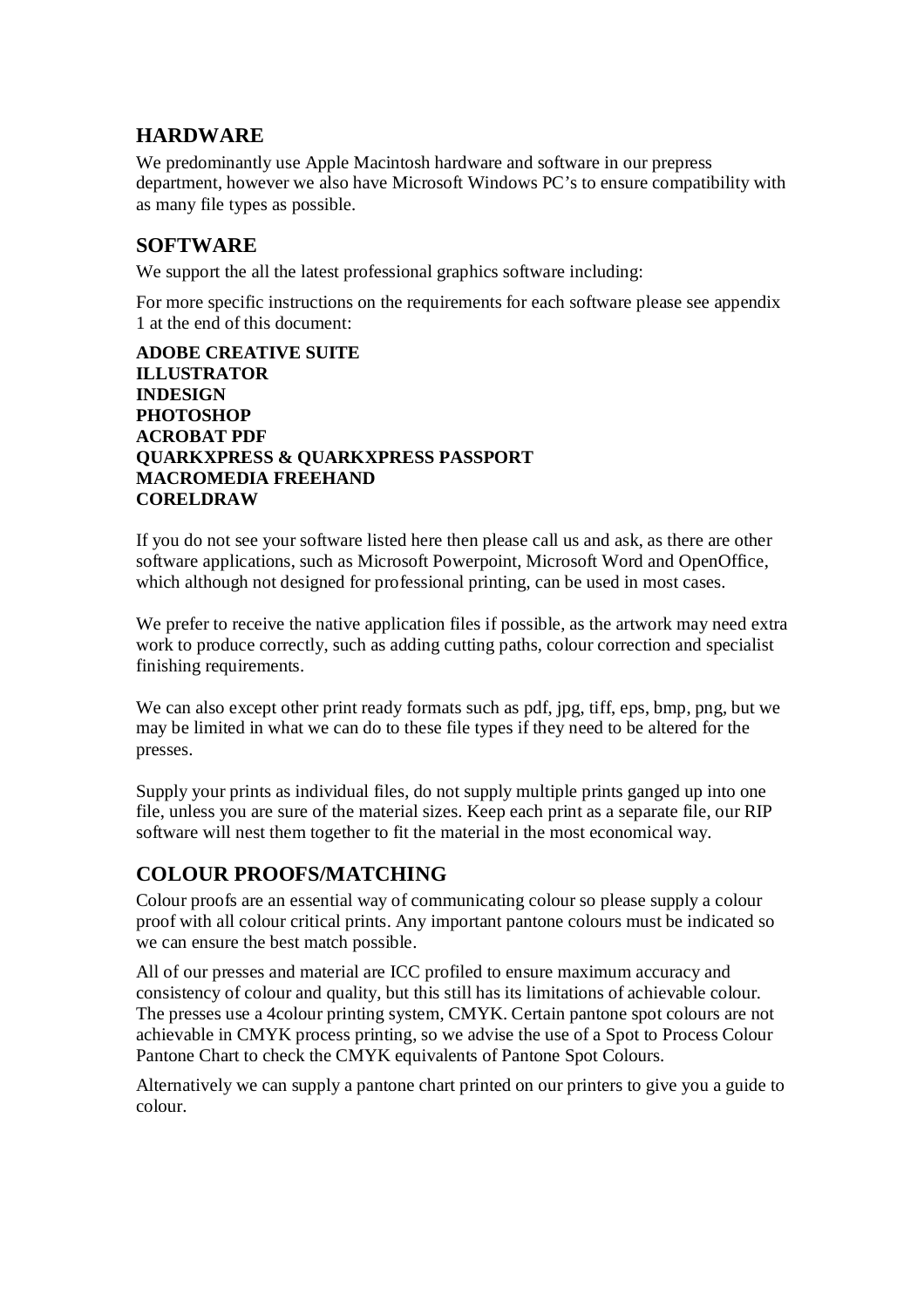## **TYPEFACES**

We hold an extensive font library, but there may be a font we won't have such as corporate fonts or specially designed fonts etc. so please supply all required fonts in your artwork.

When using different weights of fonts always use the listed weight in the font menu, do not use the bold/italic typestyle buttons that some applications let you use.

If you cannot supply fonts then please convert the characters to outlines/paths.

If the fonts are being sent via email or ftp then please compress the font folder into a Zip or Stuffit file.

Certain Mac fonts can become corrupt if sent via email or ftp, (the compressed folder protects the data/resource forks of the files).

## **HOW TO SEND YOUR FILES TO US**

#### **FTP:**

We have a file delivery system built into our website. It is a simple to use solution to upload files direct to our ftp server.

Promogroup has a folder that you can upload to. (*All the details are at the end of this document).* Alternatively you can contact us, and we will create a drop folder for you to deliver files straight into the prepress studio. We can also download from your own web links DVD, CD-Rom, USB Pocket Drives, USB Firewire External Hard Drives.

#### **Email:**

If you have a file of 15mb or less please email it to our printers or to our office. (see contacts below).

#### **Post:**

You can post a DVD, CD-Rom, USB pocket drive, USB firewire or external hard drive to our printers or our office. (see contacts below).

#### *PLEASE CAN ALL ARTWORK HAVE THE NAME OF 'THE CLIENT' and 'PROMOGROUP' AS THE REFERENCE IN ORDER TO MAKE IDENTIFICATION EASIER.*

## **CONTACTS:**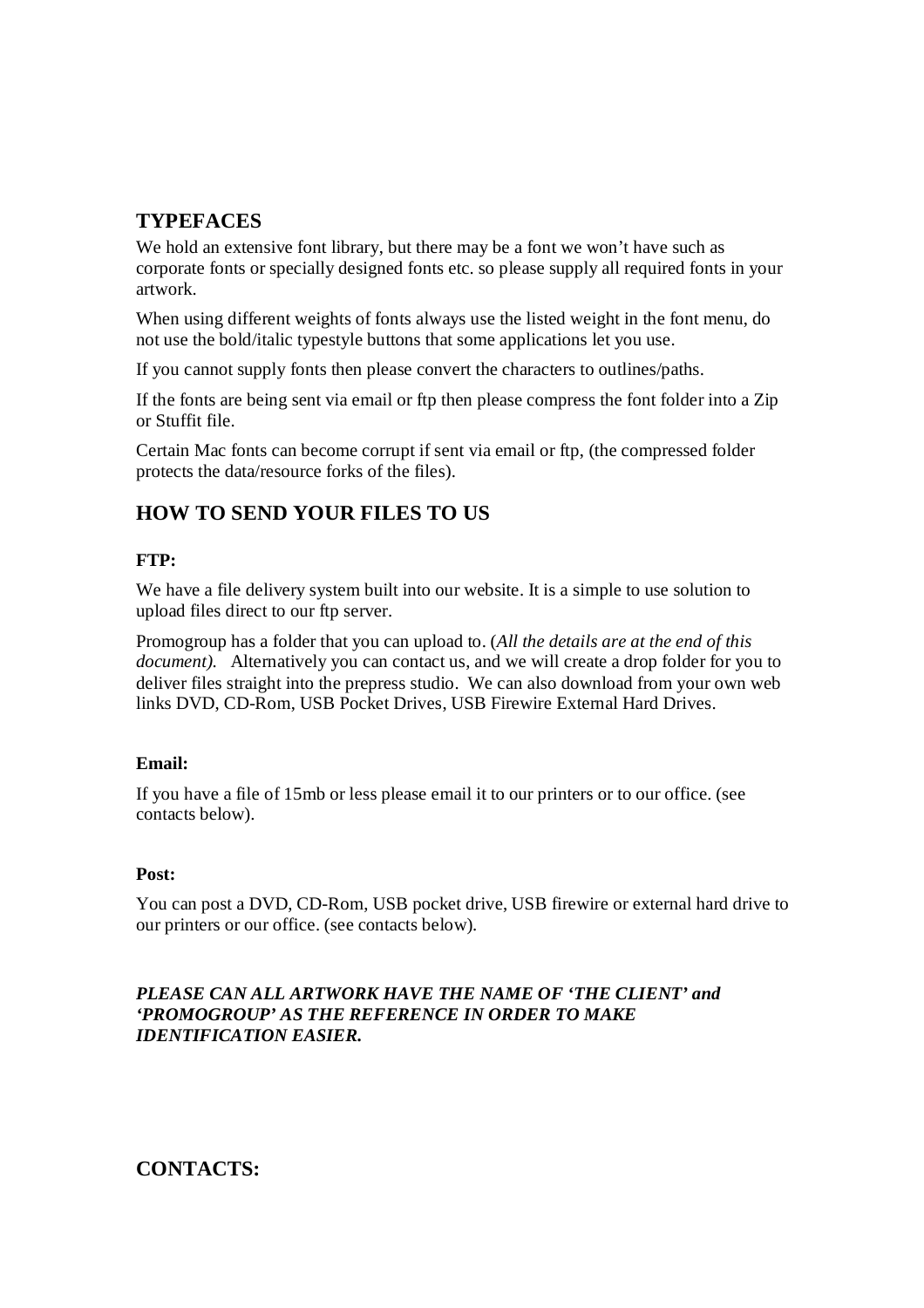Any issues regarding artwork or transfer please contact

Aimee Regan or Laura Burton at B and P Lightbrigade

### **Emails:**

**aregan@bplightbrigade.com lburton@bplightbrigade.com**

Tel: 01932 568555. Fax: 01932 568841. ISDN: 01932 569160.

### **Post:**

If you are sending artwork in the post please send to:

B and P Lightbrigade Group Ltd Chertsey Business Centre 3 Riversdell Close **Chertsey** Surrey KT16 9AS

Please use 'Promogroup' as the reference and the 'clients name'.

### **FTP:**

#### **FTP Server account details for Promogroup Folder:**

We have created an ftp folder for yourselves, so you can transfer files direct to us over the internet. It has a unique login that only you can access. (You can upload and download data to your folder)

When you transfer data into your folder please keep jobs in individual folders, and also notify our sales staff

#### **LOGIN DETAILS FOR MAC**

If you use an Apple Macintosh then you MUST use an FTP Client, such as Transmit, Cyberduck, Fetch, etc...

Just enter the details below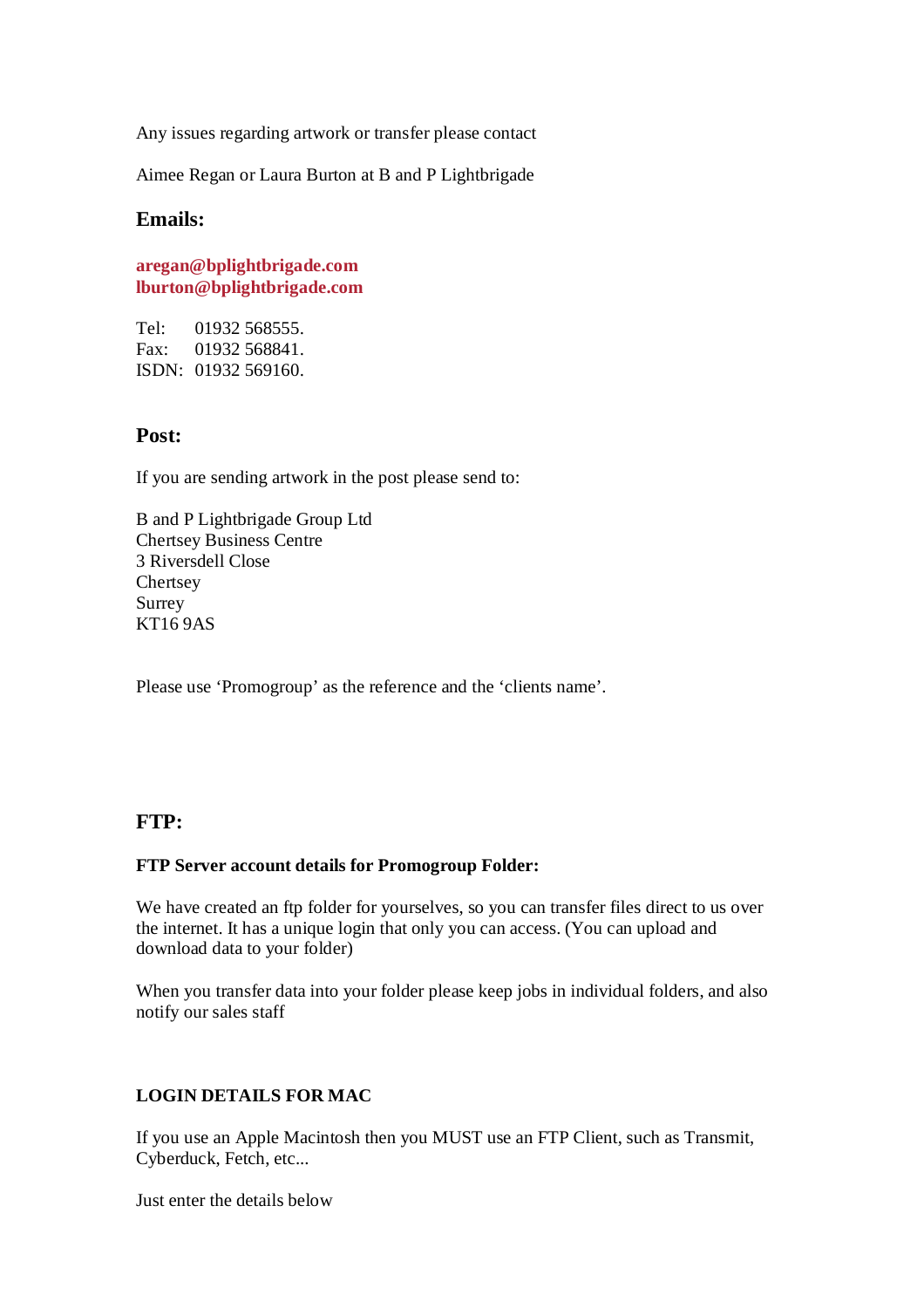address - 88.96.23.11 user - promogroup password - promo3998

#### **LOGIN DETAILS FOR PC**

If you use WINDOWS, an ftp client is also the best way transfer data, FileZilla, SimpleFTP, etc...

However you can use internet explorer by clicking on the ftp link below.

This should open internet explorer and go straight to your folder, you will just need to enter your password.

To transfers files follow procedure below

Locate your files/folder, select the file/folder and right click, select copy from the sub menu. Bring the ftp folder window to the front, right click within the window and select paste from the sub menu. The artwork will be transferred.

address - **ftp://promogroup@88.96.23.11** user - promogroup password - promo3998

If you have any problems regarding the connecting/sending files then please contact

Shawn Wickens BPLightbrigade Colour/Prepress Manager

**swickens@bplightbrigade.com** 01932 568555

**Time Scales:** 

Complete artwork is required 7 days prior to your campaign start date.

*Promogroup is not responsible for chasing the copy and clients will be expected to pay the full cost of a campaign if creative is not received on time.*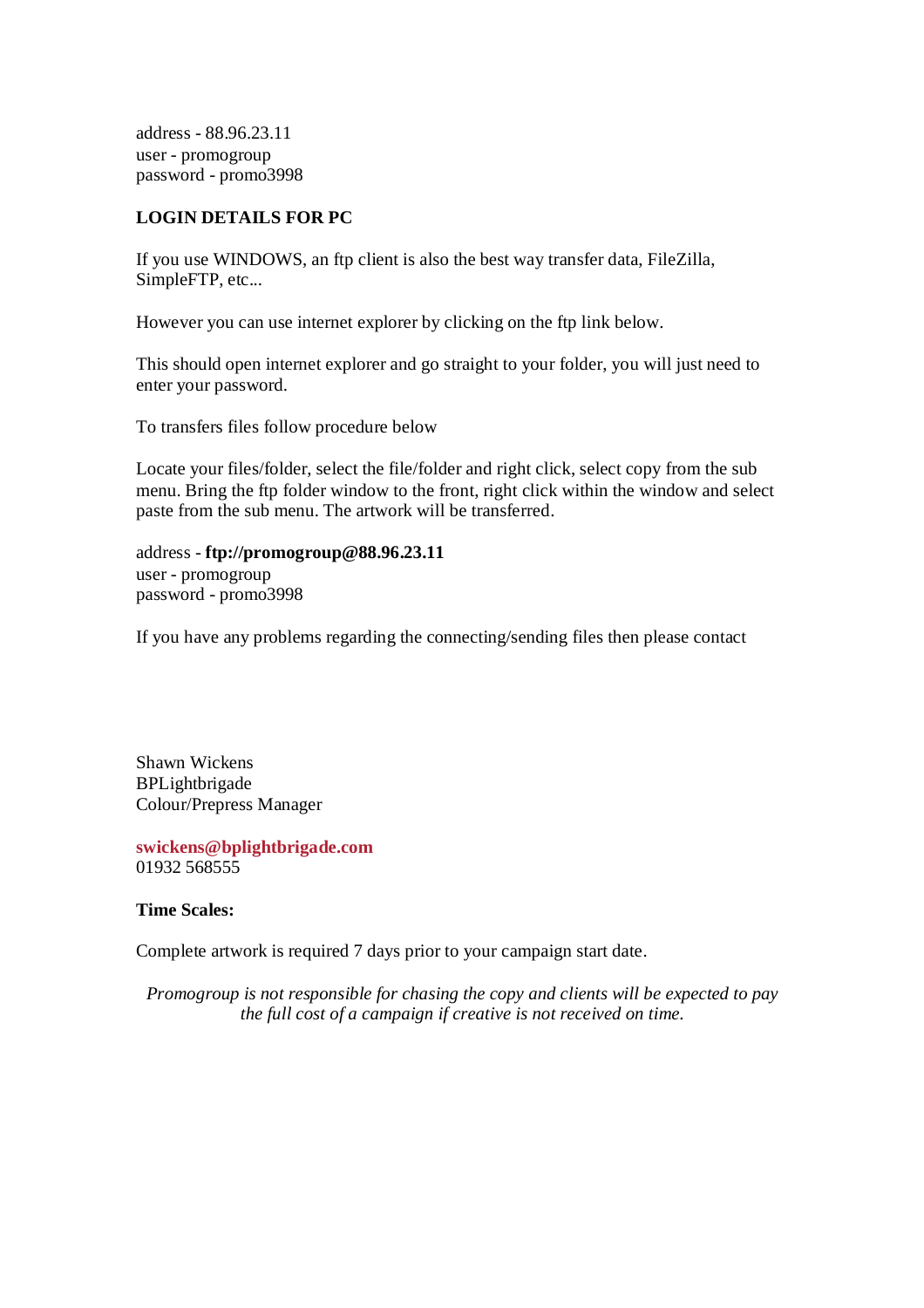## **Appendix 1:**

## **ILLUSTRATOR FILES - PRINTING**

Do not float any artwork with crop marks in the middle of a larger page. Use the edge of your page as the edge of your print, put a white box the size of your page plus bleed to define the printing area.

When picking colour swatches in Illustrator use the Pantone Solid to Process Swatch.

Illustrator files should be saved as an eps, to the latest version your software allows. When using transparency, ensure overprint is on discard, and the preset is on Low resolution for artwork at 100%, if your artwork is 400% of size then use Medium Resolution and if your artwork is 1000% use High Resolution preset. Check the Embed Fonts, Include Documents Thumbnails and Compatible Gradient and Gradient Mesh Printing When using transparency, drop shadow effects, or other similar effects in Illustrator be sure to not to use spot colours within these effects. Also either flatten the artwork at the correct resolution using a preset or when saving the file use postscript level 3.

## **ILLUSTRATOR FILES - CUT VINYL**

For artwork that needs cutting on our vinyl cutter you must use Illustrator files. All elements must be in outline/vector form, and fonts must be outlined/converted to paths.

Ensure any pixel based files (ie: jpg, bmp etc..) are converted to an outlined/vector format.

Also any lines must be converted to shapes using the Outline Stroke command (see below)

Save the files as an Illustrator eps, version 8.

## **PHOTOSHOP FILES**

A preset can be downloaded from our website that has colour space setting we use. Using this will improve the colour accuracy of your prints. This preset can be used in all of the Creative Suite Applications to ensure consistency of colour.

RGB Colour Space that we use is Adobe RGB CMYK Colour Space, Euroscale Coated Photoshop files can be supplied as 8bit CMYK or RGB, although CMYK files will give you more predictable colour as all our presses are cmyk based. (Do not use 16bit or 32bit colour mode)

Standard Line Vinyl cutter will cut just 1 slice After using the "Outline Stroke" it converts the line to a cut shape Please flatten any layers remove any alpha channels or masks, and convert any duotones to cmyk Save the file as an eps with jpeg encoding on maximum. Do not check any of the other boxes in the EPS Options.

## **INDESIGN FILES**

Do not float any artwork with crop marks in the middle of a larger page. Use the edge of your page as the edge of your print. Allow extra bleed on the document.

## **PDF**

PDF's are best supplied to us without crops and extra information around the print, as this has to be cropped off to fit the material, it can also cause longer print times.